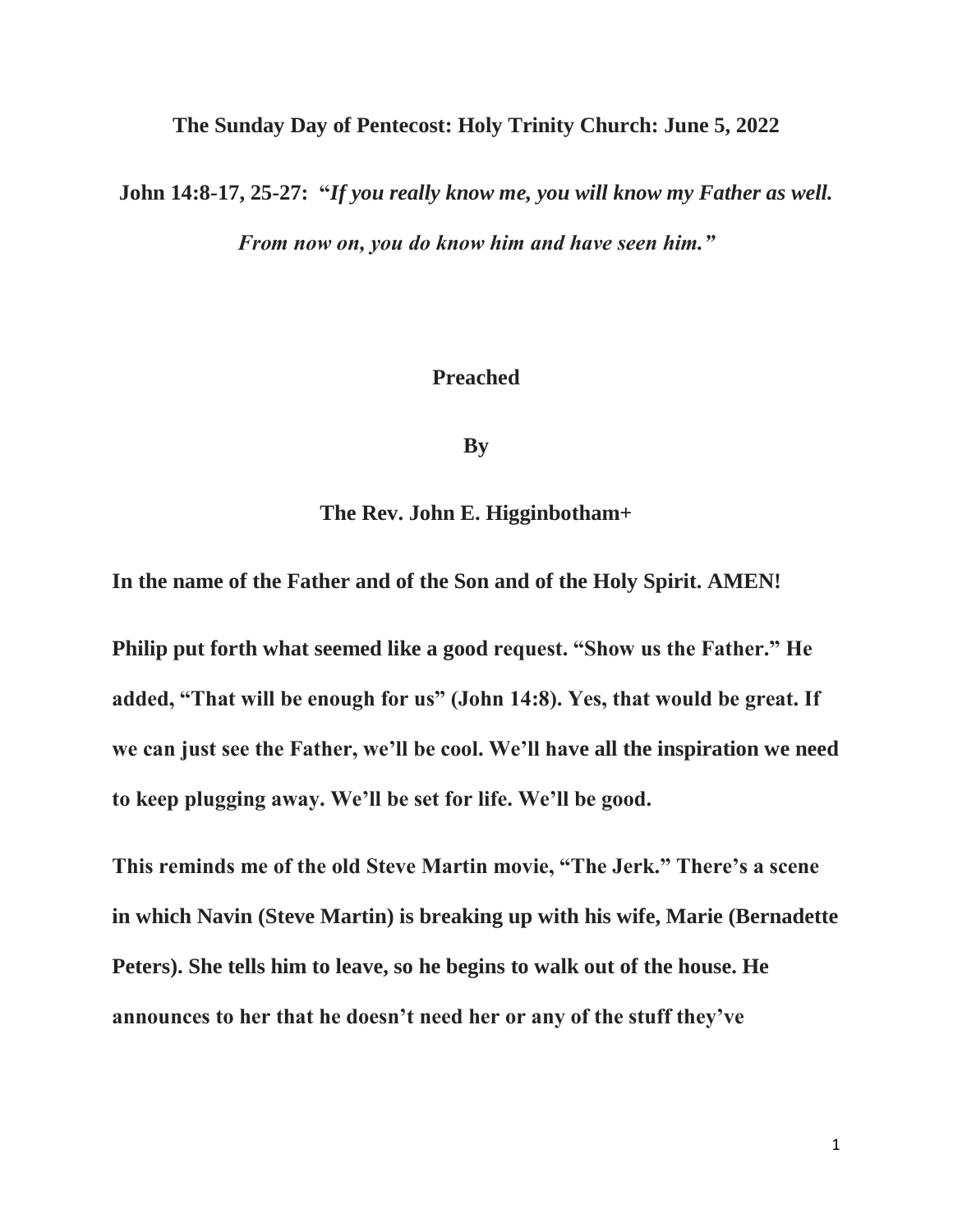**accumulated as they've grown wealthy together. But as he exits, he says, "I don't need anything…except this," and he picks up an ashtray.**

**As he makes the long shuffle out of the large room and down the hallway to the front door, he begins to pick things up along the way. Each time he picks something up, he says things like, "I don't need anything except this ashtray…and this paddleball." "I don't need anything except this ashtray, this paddleball, and this remote control." By the time he walks out the front door, he has an ashtray, a paddleball, a remote control, a box of matches, a lamp, and a chair. That's all he needs.**

**It's a classic, funny scene. It's one of those scenes that sticks with you over the years — long after you've forgotten the rest of the movie. It's also a scene that can remind us of our penchant for wanting more. We've got this, this, and this. If only we had one more thing, we'd be good.**

**Years ago, a very young cousin of mine made an astounding (and to us, a humorous) observation. The family had just installed a swimming pool in their backyard. In a very serious tone he announced, "Now if we just had a TV satellite dish, we'd be the perfect family." Yes, that was all they needed.**

**Jesus was preparing his disciples for his departure. He was only hours away from his passion and death. He had poured his life into them for the past three**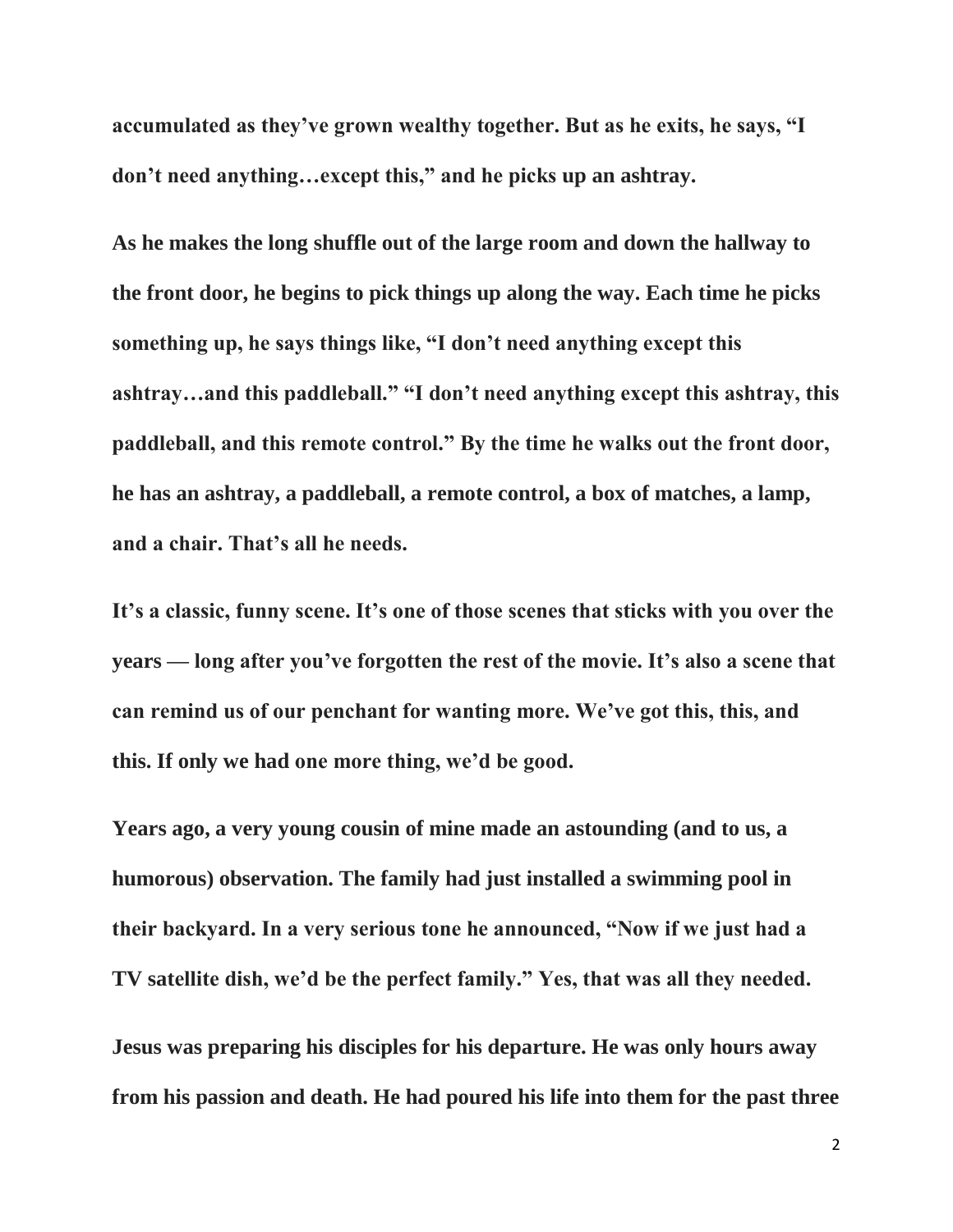**and a half years. He had announced to them he was going to the Father and would prepare a place for them. They weren't grasping what he was trying to tell them.**

**Thomas told him they couldn't follow because they didn't know where he was going. Jesus replied by giving him that famous answer from John 14:6-7. "I am the way and the truth and the life. No one comes to the Father except through me. If you really know me, you will know my Father as well. From now on, you do know him and have seen him."**

**It was at that moment Philip made his request to see the Father. Jesus must have been exasperated. He essentially shot back, "How can you ask that? If you've seen me, you've seen the Father!" His statements in reply to Philip help formed the cornerstone of our understanding of the Holy Trinity. He and the Father are one, and they would send the Spirit.**

**It was one of those moments of incredulity. After spending all that time with them, after teaching them everything they needed to know, and after he is announcing his departure, they still had no clue! There were mere hours left in his life. There was little or no time to beat it into their heads. It must have felt like the first laceration of the scourge he was soon to experience or the first spike through his wrist.**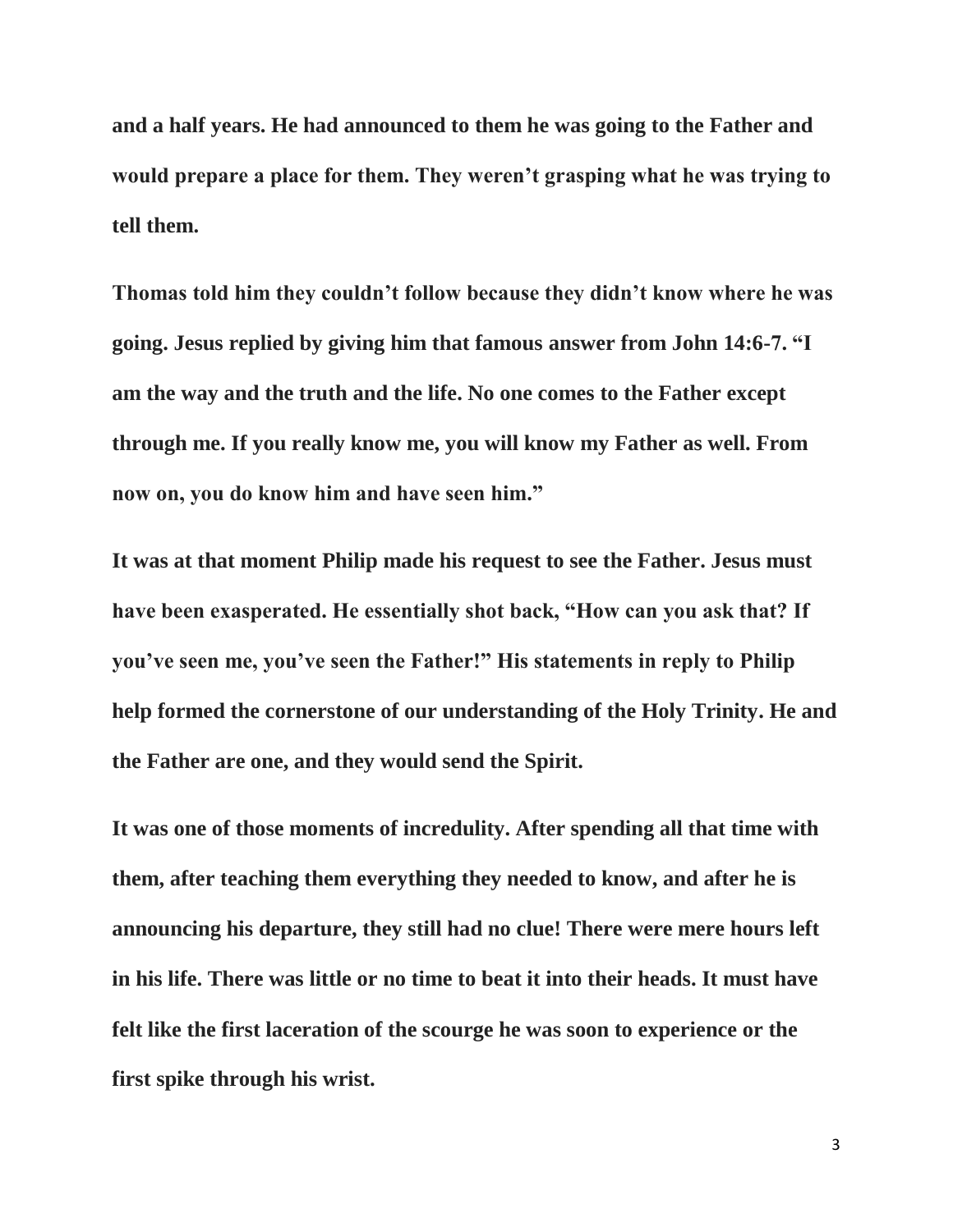**They needed one more thing. They needed to see the Father. They needed reassurance. They needed guidance. They needed…**

**As it turned out, they had everything they needed — at least for the time being. Jesus had imparted every bit of knowledge that would be necessary for them to make the next leg of their earthly journey. Their new pilgrimage had begun, and they were about to turn a corner. The rest of their trek would be without the physical presence of our Lord.**

**They thought they knew their need. They articulated it clearly, and I'm sure they were hoping Jesus would supply them with the answer they were seeking. Philip was, undoubtedly, speaking for the rest of them when he informed Jesus of their need to see the Father. In their confusion, they were grasping at straws.**

**We're not told if they understood him when he asked, "Don't you believe that I am in the Father, and that the Father is in me?" (John 14:10). He implored them to believe that it was true; if for no other reason than on the works he had done. He added that, if they believed, they would do even greater works than the ones he had done. I'm sure that sounded as unbelievable as anything he had said up to that point.**

4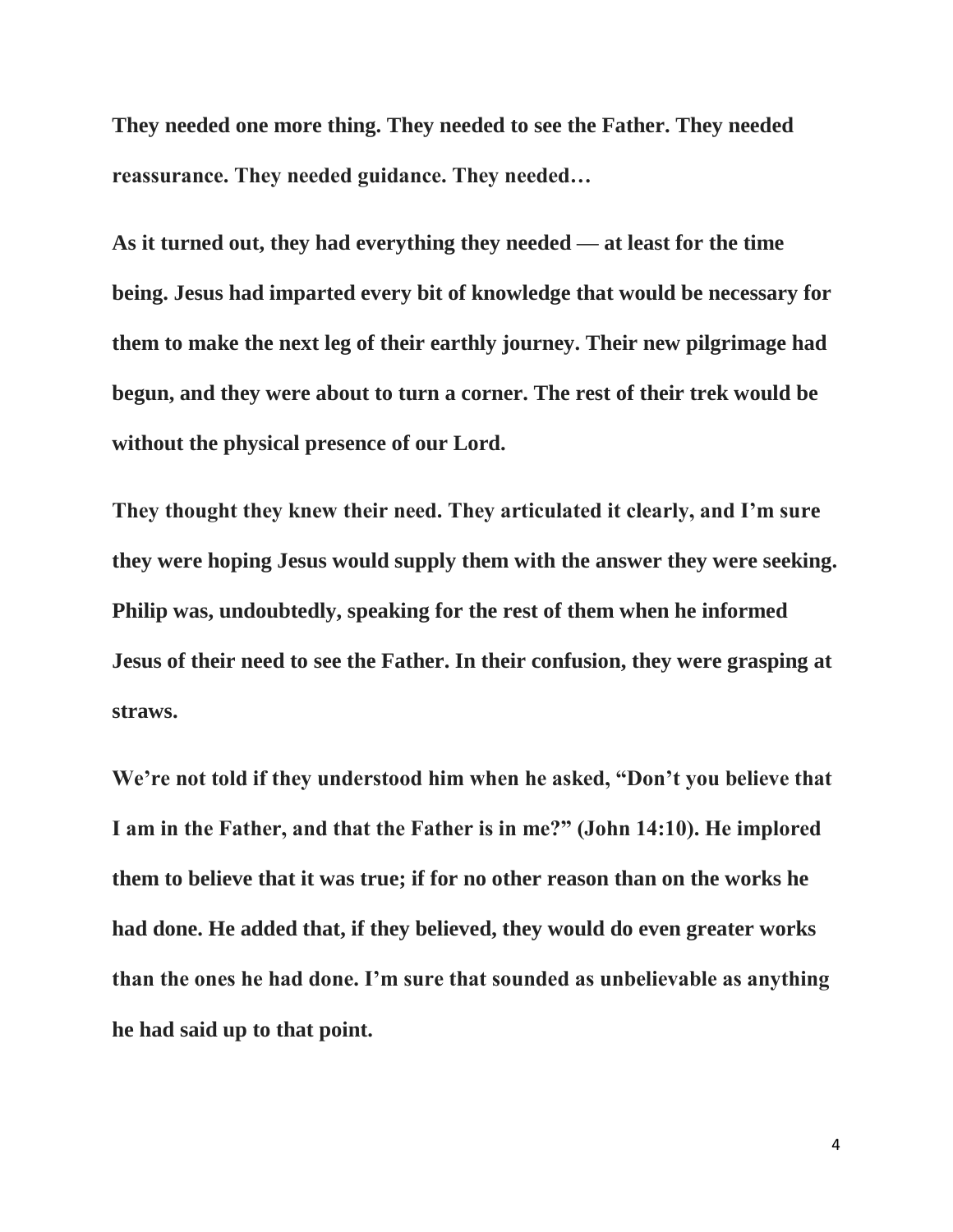**He told them so many things in these waning moments; it must have been impossible to comprehend any of them. But the most important thing he told them was this: "And I will ask the Father, and he will give you another advocate to help you and be with you forever — the Spirit of truth." I doubt they understood that at the time either. It was, in fact, the answer to their real need. They thought they needed to see the Father. What they needed, however, was to be indwelled by God's Holy Spirit — the Spirit of truth.**

**How could they remember all these things? He seemed to be dumping heaps of knowledge on them without a chance to absorb what he was saying. They were mere men. How could they remember everything, let alone grasp it all? The task was beyond their abilities — particularly at a bewildering time such as this.**

**Jesus tried to reassure them by telling them he would not leave them as orphans — parentless in a hostile world. He told them he would come to them, and though the world would no longer see him, they would see him. These words made him more of an enigma than ever.**

**His final thoughts in this dialog provide us with his plan. His strategy included sending them an "Advocate." That Advocate was to be the Holy Spirit. They would remember things that otherwise would have been more easily forgotten.**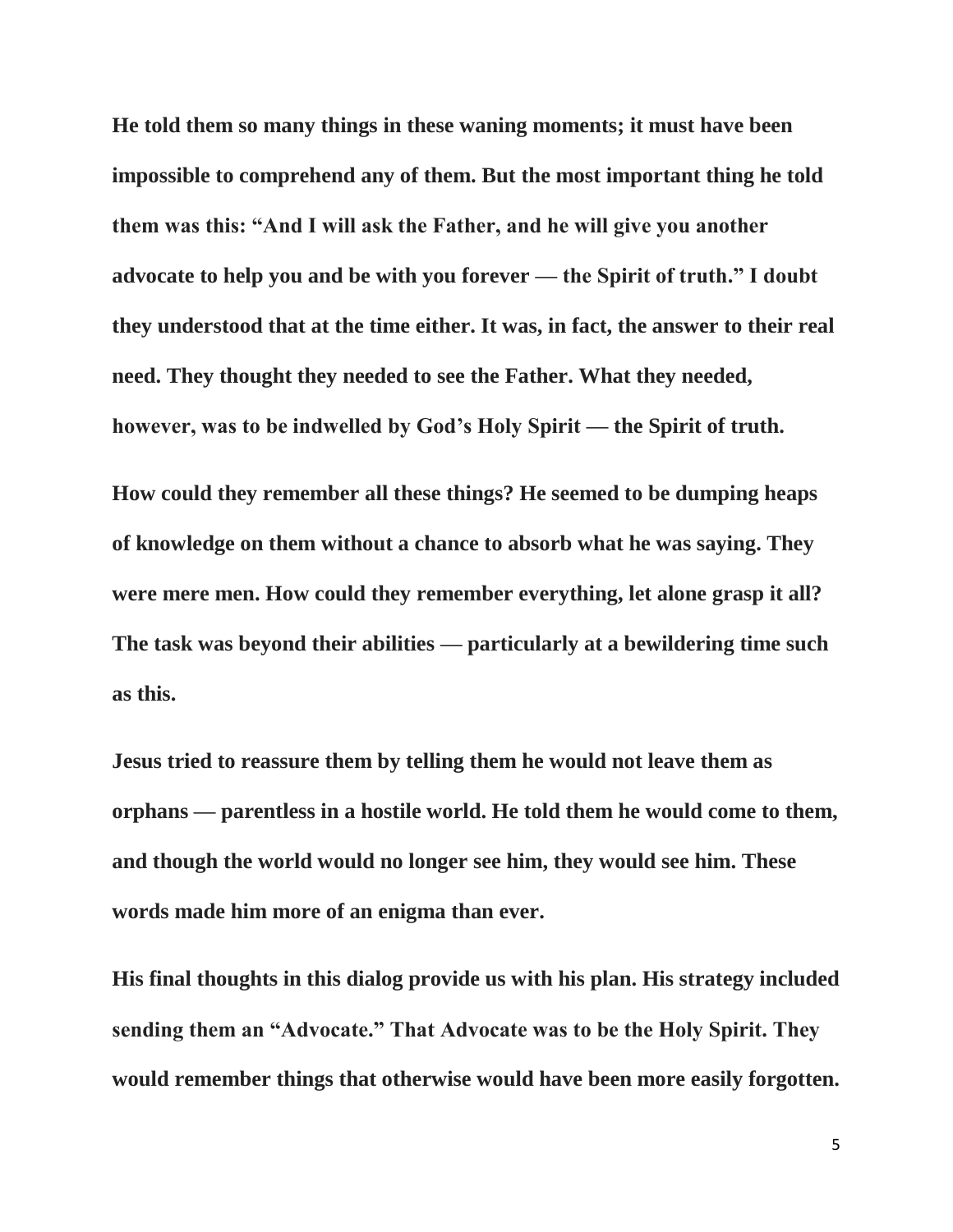**He said, "But the Advocate, the Holy Spirit, whom the Father will send in my name, will teach you all things and will remind you of everything I have said to you" (John 14:26). John could not have recorded all the words found in his gospel had the Advocate not been sent. It would have been humanly impossible.**

**On the day of Pentecost almost two thousand years ago, 120 disciples were gathered in a room. They were praying and waiting. They were cowering in their fear that the Roman army would find them. They were, after all, the followers of Jesus who the Romans had crucified only days before. That same Jesus, raised from the grave, had told them they would "receive power when the Holy Spirit" would come upon them (Acts 1:8). His word was true.**

**Pentecost is a high Jewish holy day. It is a season of the harvest, the day of first fruits. Jewish pilgrims from all over the known world would travel to Jerusalem to celebrate God's blessings with one another. That year, however, Pentecost would take on a new meaning. It was the day the Father sent the Advocate — the Spirit of truth. It was the day the disciples had inadvertently asked for when they felt the need to see the Father.**

**When the Holy Spirit descended upon those in that upper room, everything changed. They finally discovered what it meant to see the Father. They began**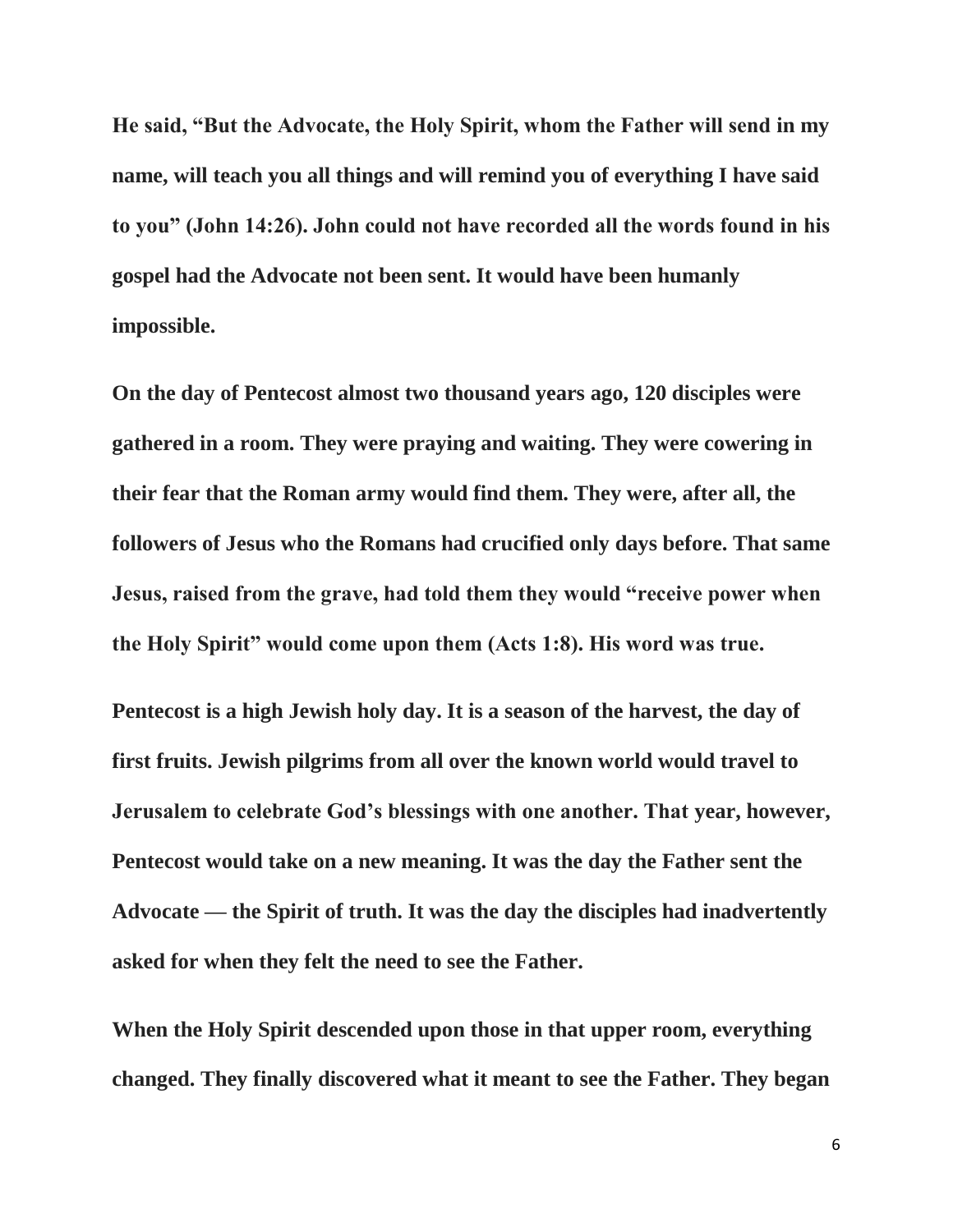**to realize what Jesus meant when he told them that he and the Father are one. They began to understand that they would do greater things than Jesus because the power of God had come upon them.**

**There were tongues of fire, sounds of rushing wind, and miracles of unknown languages being spoken and understood. They rushed out into the streets with a message infused with new life. Peter, who had denied Jesus only a few weeks prior, stood before the thronging crowds to preach a simple message of salvation through Christ. Empowered by the Spirit, his words rang true for three thousand souls who were added to the number of believers that day. With this newly imparted power, the fledgling church was off and running. In some miraculous way, the Holy Spirit had shown them the Father.**

**For many reasons, the Holy Spirit of God has become a controversial subject for many in the Christian world. There are myriads of questions surrounding the advent of personal Pentecost in the lives of many believers. Ask these questions of anyone, and they'll give you a different set of answers than the person before or after. The one question that no Christian disputes, however, is this: Is the Holy Spirit important in the life of the church? The resounding answer is the Holy Spirit is not only important, but the Holy Spirit is indispensable. Without that descendant power, the church could not exist for**